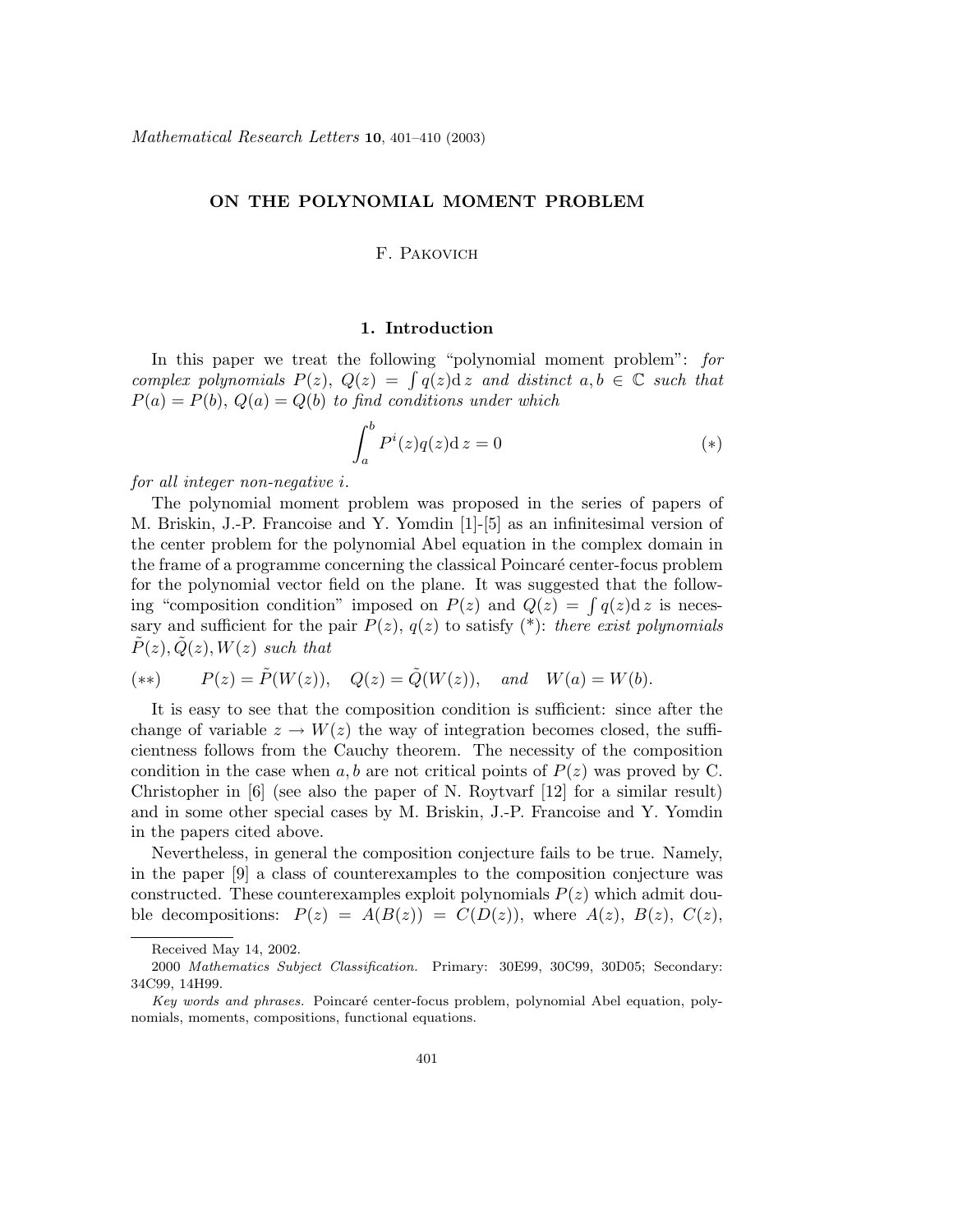$D(z)$  are non-linear polynomials. If  $P(z)$  is such a polynomial and, in addition,  $B(a) = B(b)$ ,  $D(a) = D(b)$  then for any polynomial  $Q(z)$  which can be represented as  $Q(z) = E(B(z)) + F(D(z))$  for some polynomials  $E(z)$ ,  $F(z)$  condition (\*) is satisfied with  $q(z) = Q'(z)$ . On the other hand, it was shown in [9] that if deg  $B(z)$  and deg  $D(z)$  are coprime then condition (\*\*) is not satisfied already for  $Q(z) = B(z) + D(z)$ .

Note that double decompositions with deg  $A(z) = \deg D(z)$ , deg  $B(z) =$ deg  $C(z)$  and deg  $B(z)$ , deg  $D(z)$  coprime are described explicitly by Ritt's theory of factorization of polynomials. They are equivalent either to decompositions with  $A(z) = z^n R^m(z)$ ,  $B(z) = z^m$ ,  $C(z) = z^m$ ,  $D(z) = z^n R(z^m)$  for a polynomial  $R(z)$  and  $GCD(n, m) = 1$  or to decompositions with  $A(z) = T_m(z)$ ,  $B(z) = T_n(z), C(z) = T_n(z), D(z) = T_m(z)$  for Chebyshev polynomials  $T_n(z)$ ,  $T_m(z)$  and  $GCD(n, m) = 1$  (see [11], [13]).

The counterexamples above suggest to weaken the composition conjecture as follows: polynomials  $P(z)$ ,  $q(z)$  satisfy condition (\*) if and only if  $\int q(z)dz$  can be represented as a sum of polynomials  $Q_j$  such that

$$
(***) \qquad P(z) = \tilde{P}_j(W_j(z)), \quad Q_j(z) = \tilde{Q}_j(W_j(z)), \quad and \quad W_j(a) = W_j(b)
$$

for some  $\tilde{P}_j(z), \tilde{Q}_j(z), W_j(z) \in \mathbb{C}[z]$ . For the case when  $P(z) = T_n(z)$  this statement was verified in [10]. Moreover, it was shown that for  $P(z) = T_n(z)$ the number of terms in the representation  $\int q(z)dz = \sum_j Q_j(z)$  can be reduced to two.

In this paper we give a solution of the polynomial moment problem in the case when  $P(z)$  is indecomposable that is when  $P(z)$  can not be represented as a composition  $P(z) = P_1(P_2(z))$  with non-linear polynomials  $P_1(z)$ ,  $P_2(z)$ . In this case conditions (\*\*) and (\*\*\*) are equivalent and the composition conjecture reduces to the following statement.

**Theorem 1.** Let  $P(z)$ ,  $Q(z) = \int q(z)dz$  be complex polynomials and let a, b be distinct complex numbers such that  $P(a) = P(b)$ ,  $Q(a) = Q(b)$ , and

$$
\int_a^b P^i(z)q(z)dz = 0
$$

for  $i \geq 0$ . Suppose that  $P(z)$  is indecomposable. Then there exists a polynomial  $\tilde{Q}(z)$  such that  $Q(z) = \tilde{Q}(P(z)).$ 

We also examine the following condition which is stronger than (\*):

$$
\int_a^b P^i(z)Q^j(z)Q'(z)dz = 0
$$

for  $i \geq 0$ ,  $j \geq 0$ . If  $\gamma$  is a curve which is the image of the segment [a, b] in  $\mathbb{C}^2$  under the map  $z \to (P(z), Q(z))$  then this condition is equivalent to the condition that  $\int_{\gamma} \omega = 0$  for all global holomorphic 1-forms  $\omega$  in  $\mathbb{C}^2$  ("the moment condition"). For an oriented simple closed curve  $\delta$  of class  $C^2$  in  $\mathbb{C}^2$  the moment condition is necessary and sufficient to be a boundary of a bounded analytic variety  $\Sigma$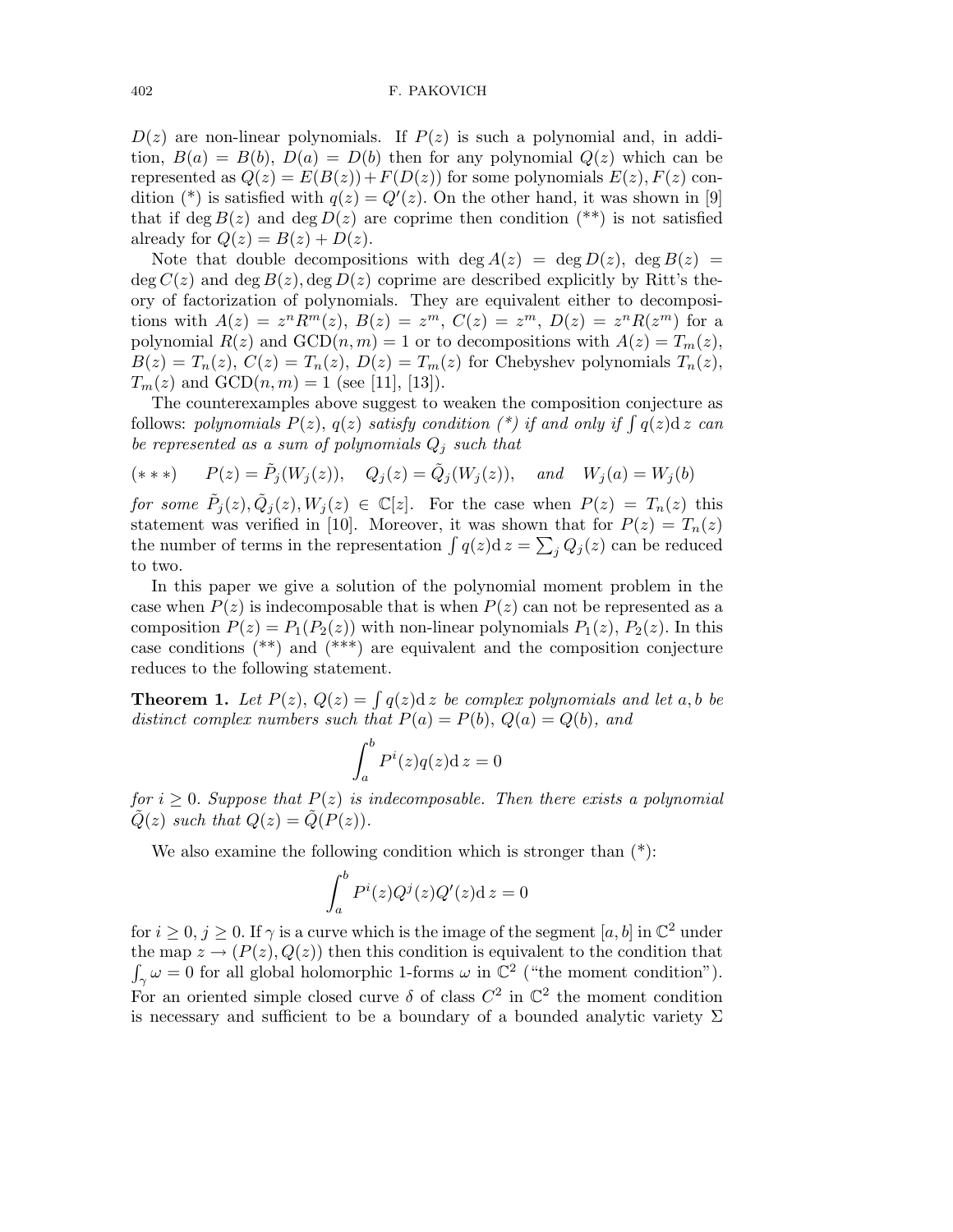in  $\mathbb{C}^2$ ; it is a special case of the result of R. Harwey and B. Lawson [7]. The case when  $\delta$  is an image of  $S^1$  under the map  $z \to (f(z), g(z))$ , where  $f(z), g(z)$ are functions analytic in an annulus containing  $S^1$  was investigated earlier by J. Wermer [14]: in this case the moment condition is equivalent to the condition that there exists a finite Riemann surface  $\Sigma$  with border  $S^1$  such that  $f(z)$ *,*  $g(z)$ have an analytic extension to Σ*.*

Unlike condition  $(*)$  the more restrictive moment condition imposed on polynomials  $P(z)$ ,  $Q(z)$  turns out to be equivalent to composition condition  $(*^*)$ . We show that actually even a weaker condition is needed.

**Theorem 2.** Let  $P(z)$ ,  $Q(z)$  be complex polynomials and let a, b be distinct complex numbers such that  $P(a) = P(b), Q(a) = Q(b),$  and

$$
\int_a^b P^i(z)Q^j(z)Q'(z)dz = 0
$$

for  $0 \le i \le \infty$ ,  $0 \le j \le d_a + d_b - 2$ , where  $d_a$  (resp.  $d_b$ ) is the multiplicity of the point *a* (resp. *b*) with respect to  $P(z)$ . Then there exist polynomials  $\tilde{P}(z)$ ,  $\tilde{Q}(z)$ , *W*(*z*) such that  $P(z) = \tilde{P}(W(z)), Q(z) = \tilde{Q}(W(z)),$  and  $W(a) = W(b).$ 

Note that if *a*, *b* are not critical points of  $P(z)$  that is if  $d_a = d_b = 1$  then conditions of the theorem reduce to condition (\*) and therefore Theorem 2 includes as a particular case the result of C. Christopher.

## **2. Proofs**

**2.1. Lemmata about branches of**  $Q(P^{-1}(z))$ . Let  $P(z)$  and  $Q(z)$  be rational functions and let  $U \subset \mathbb{C}$  be a domain in which there exists a single-valued branch  $p^{-1}(z)$  of the algebraic function  $P^{-1}(z)$ . Denote by  $Q(P^{-1}(z))$  the complete algebraic function obtained by the analytic continuation of the functional element  $\{U, Q(p^{-1}(z))\}$ . Since the monodromy group  $G(P^{-1})$  of the algebraic function  $P^{-1}(z)$  is transitive this definition does not depend of the choice of  $p^{-1}(z)$ . Denote by  $d(Q(P^{-1}(z)))$  the degree of the algebraic function  $Q(P^{-1}(z))$ that is the number of its branches.

**Lemma 1.** Let  $P(z)$ ,  $Q(z)$  be rational functions. Then  $d(Q(P^{-1}(z))) = \deg P(z) / [\mathbb{C}(z) : \mathbb{C}(P,Q)].$ 

*Proof.* Since any algebraic relation over  $\mathbb{C}$  between  $Q(p^{-1}(z))$  and z supplies an algebraic relation between  $Q(z)$  and  $P(z)$  and vice versa we see that  $d(Q(P^{-1}(z))) = [\mathbb{C}(P,Q) : \mathbb{C}(P)]$ . As  $[\mathbb{C}(P,Q) : \mathbb{C}(P)] = [\mathbb{C}(z) : \mathbb{C}(P)]$ /  $[C(z) : C(P,Q)]$  the lemma follows now from the observation that  $[\mathbb{C}(z) : \mathbb{C}(P)] = \deg P(z).$  $\Box$ 

Recall that by Lüroth theorem each field *k* such that  $\mathbb{C} \subset k \subset \mathbb{C}(z)$  and  $k \neq \mathbb{C}$  is of the form  $k = \mathbb{C}(R)$ ,  $R \in \mathbb{C}(z) \setminus \mathbb{C}$ . Therefore, the field  $\mathbb{C}(P,Q)$  is a proper subfield of  $\mathbb{C}(z)$  if and only if  $P(z) = P(W(z))$ ,  $Q(z) = Q(W(z))$  for some rational functions  $\tilde{P}(z)$ ,  $\tilde{Q}(z)$ ,  $W(z)$  with deg  $W(z) > 1$ ; in this case we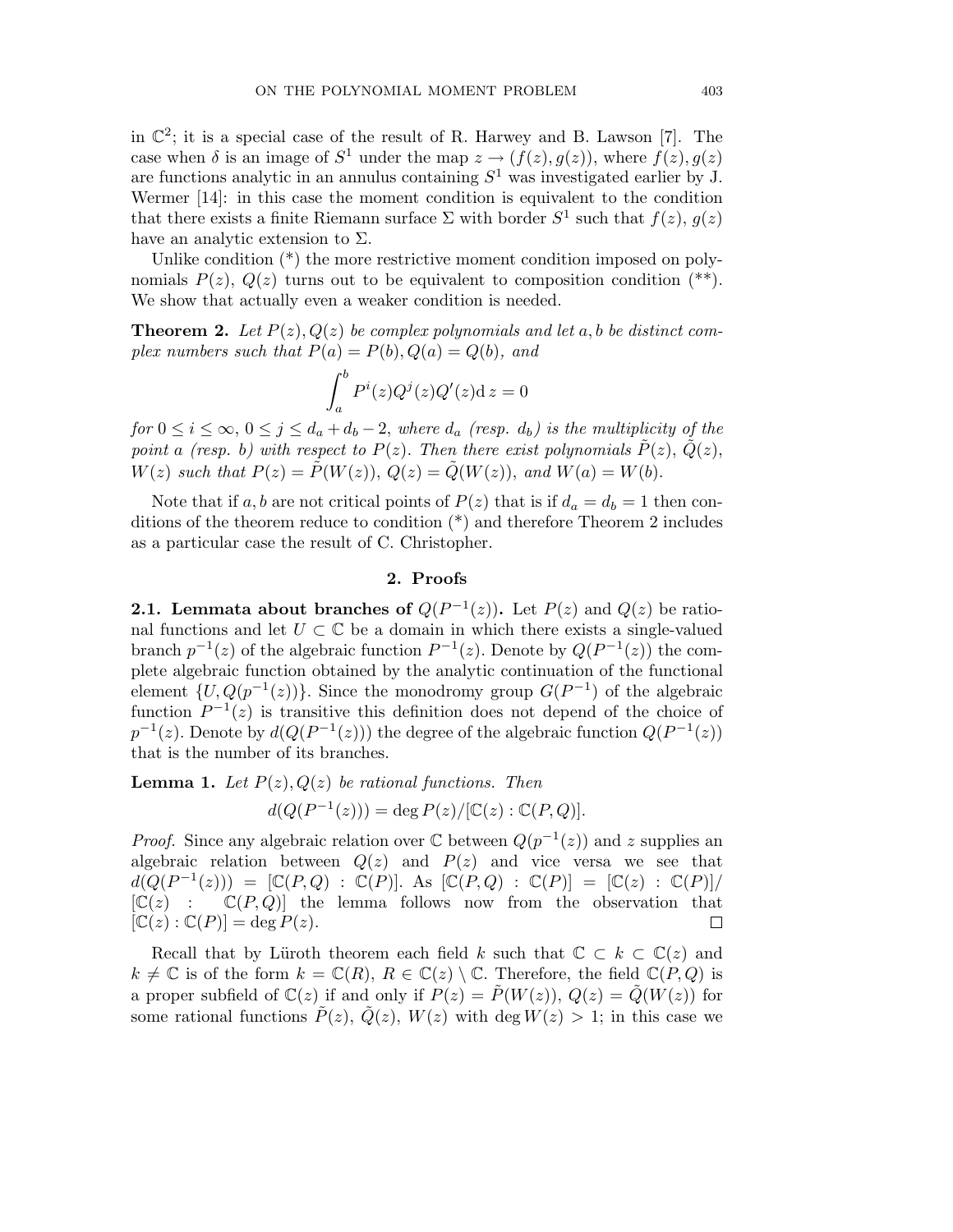say that  $P(z)$  and  $Q(z)$  have a common right divisor in the composition algebra. The Lemma 1 implies the following explicit criterion which is essentially due to Ritt [11] (cf. also [6], [12]).

**Corollary 1.** Let  $P(z)$ ,  $Q(z)$  be rational functions. Then  $P(z)$  and  $Q(z)$  have a common right divisor in the composition algebra if and only if

(1) 
$$
Q(p^{-1}(z)) = Q(\tilde{p}^{-1}(z))
$$

for two different branches  $p^{-1}(z)$ ,  $\tilde{p}^{-1}(z)$  of  $P^{-1}(z)$ .

*Proof.* Indeed, by Lemma 1, the field  $\mathbb{C}(P,Q)$  is a proper subfield of  $\mathbb{C}(z)$  if and only if  $d(Q(P^{-1}(z))) < \deg P(z)$ . On the other hand, the last inequality is clearly equivalent to condition (1).  $\Box$ 

**Lemma 2.** Let  $P(z)$ ,  $Q(z)$  be rational functions, deg  $P(z) = n$ . Suppose that there exist  $a_i \in \mathbb{C}, 1 \leq i \leq n$ , not all equal between themselves such that

(2) 
$$
\sum_{i=1}^{n} a_i Q(p_i^{-1}(z)) = 0.
$$

If, in addition, the group  $G(P^{-1})$  is doubly transitive then  $Q(z) = \tilde{Q}(P(z))$  for some rational function  $\tilde{Q}(z)$ .

*Proof.* Let  $G \subset S_n$  be a permutation group and let  $\rho_G : G \to GL(\mathbb{C}^n)$  be the permutation representation of *G* that is  $\rho_G(g)$ ,  $g \in G$  is the linear map which sends a vector  $\vec{a} = (a_1, a_2, ..., a_n)$  to the vector  $\vec{a_g} = (a_{g(1)}, a_{g(2)}, ..., a_{g(n)})$ . It is well known (see e.g. [15], Th. 29.9) that *G* is doubly transitive if and only if  $\rho_G$  is the sum of the identical representation and an absolutely irreducible representation. Clearly, the one-dimensional  $\rho_G$ -invariant subspace  $E \subset \mathbb{C}^n$  corresponding to the identity representation is generated by the vector  $(1, 1, \ldots, 1)$ *.* Therefore, since the Hermitian inner product  $(\vec{a}, \vec{b}) = a_1\overline{b}_1 + a_2\overline{b}_2 + ... + a_n\overline{b}_n$ is invariant with respect to  $\rho_G$ , the group *G* is doubly transitive if and only if the subspace *E* and its orthogonal complement  $E^{\perp}$  are the only  $\rho_G$ -invariant subspaces of C*<sup>n</sup>.*

Suppose that (2) holds. In this case also

(3) 
$$
\sum_{i=1}^{n} a_i Q(p_{\sigma(i)}^{-1}(z)) = 0
$$

for all  $\sigma \in G(P^{-1})$  by the analytic continuation. To prove the lemma it is enough to show that  $Q(p_i^{-1}(z)) = Q(p_j^{-1}(z))$  for all  $i, j, 1 \le i, j \le n$ ; then by Lemma 1  $[C(z) : C(P,Q)] = \deg P(z) = [C(z) : C(P)]$  and therefore  $Q(z) = \tilde{Q}(P(z))$ for some rational function  $\tilde{Q}(z)$ . Assume the converse i.e. that there exists *z*<sub>0</sub> ∈ *U* such that not all  $Q(p_i^{-1}(z_0))$ ,  $1 ≤ i ≤ n$ , are equal between themselves. Without loss of generality we can suppose that all  $Q(p_i^{-1}(z_0))$ ,  $1 \le i \le n$ , are finite. Consider the subspace  $V \subset \mathbb{C}^n$  generated by the vectors  $\vec{v}_{\sigma}$ ,  $\sigma \in G(P^{-1})$ ,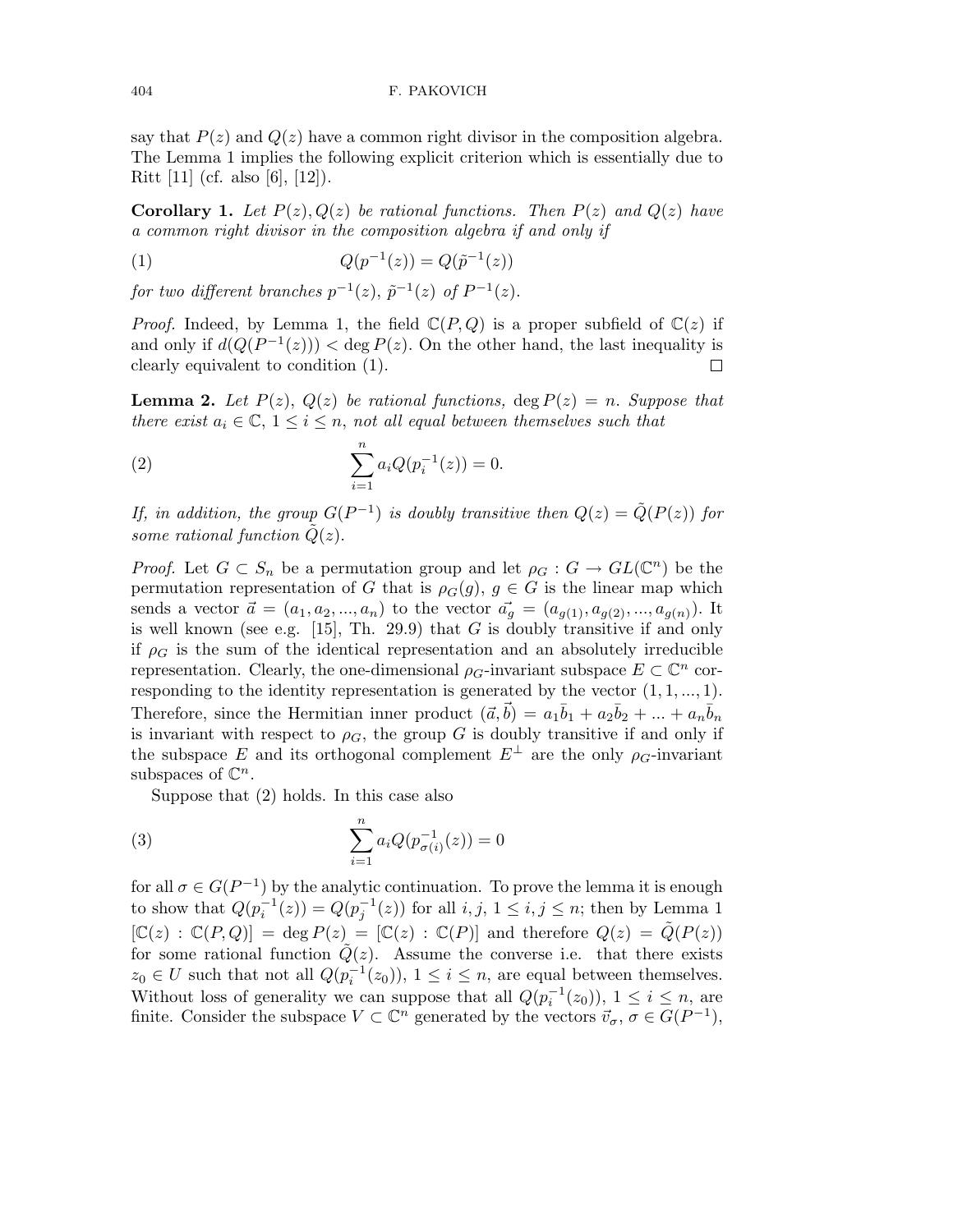where  $\vec{v}_{\sigma} = (Q(p_{\sigma(1)}^{-1}(z_0)), Q(p_{\sigma(2)}^{-1}(z_0)), ..., Q(p_{\sigma(n)}^{-1}(z_0)).$  Clearly, V is  $\rho_{G(P^{-1})}$ invariant and  $V \neq E$ . Moreover, it follows from (3) that *V* is contained in the orthogonal complement  $A^{\perp}$  of the subspace  $A \subset \mathbb{C}^n$  generated by the vector  $(\bar{a}_1, \bar{a}_2, \ldots, \bar{a}_n)$ . Since  $A \neq E$  we see that *V* is a proper  $\rho_G$ -invariant subspace of  $\mathbb{C}^n$  distinct from *E* and  $E^{\perp}$  that contradicts the assumption that the group  $G(P^{-1})$  is doubly transitive.  $\Box$ 

**2.2. Lemma about preimages of domains.** For a polynomial  $P(z)$  denote by  $c(P)$  the set of finite critical values of  $P(z)$ .

**Lemma 3.** Let  $P(z)$  be a polynomial and let  $V \subset \mathbb{CP}^1$  be a simply connected domain containing infinity such that  $c(P) \cap V = \emptyset$ . Then  $P^{-1}{V}$  is conformally equivalent to the unit disk and  $P^{-1}{\partial V}$  is connected.

Proof. Indeed, by the Riemann theorem *V* is conformally equivalent to the unit disk D whenever  $\partial V$  contains more than one point. It follows from  $c(P) \cap V = \emptyset$ that  $\partial V$  contains a unique point if and only if  $P(z)$  has a unique finite critical value *c* and  $\partial V = c$ ; in this case there exist linear functions  $\sigma_1$ ,  $\sigma_2$  such that  $\sigma_1(P(\sigma_2(z))) = z^n$ ,  $n \in \mathbb{N}$  and the lemma is obvious. Therefore, we can suppose that  $V \cong \mathbb{D}$ . Since  $c(P) \cap V = \emptyset$  the restriction of the map  $P(z) : \mathbb{C}\mathbb{P}^1 \to \mathbb{C}\mathbb{P}^1$ on  $P^{-1}{V} \ (P^{-1}{\infty})$  is a covering map. As  $V \ \infty$  is conformally equivalent to the punctured unit disc  $\mathbb{D}^*$  it follows from covering spaces theory that  $P^{-1}{V} \$  $P^{-1}\{\infty\}$  is a disjoint union of domains  $\cup V_i$  conformally equivalent to  $\mathbb{D}^*$  such that all induced maps  $f_i : \mathbb{D}^* \to \mathbb{D}^*$  are of the form  $z \to z^{l_i}, l_i \in \mathbb{N}$ . But, as  $P^{-1}{\lbrace \infty \rbrace} = {\lbrace \infty \rbrace}$ , there may be only one such a domain. Therefore, the preimage  $P^{-1}{V}$  is conformally equivalent to the unit disk. In particular, since  $P^{-1}{\partial V} = \partial P^{-1}{V}$  we see that  $P^{-1}{\partial V}$  is connected. 口

**2.3. Proof of Theorem 2: the case of a regular value.** In this section we investigate the case when  $t_0 = P(a) = P(b)$  is not a critical value of the polynomial  $P(z)$ . For a simple closed curve  $M \subset \mathbb{C}$  denote by  $D^+$  (resp. by  $D_M^-$ ) the domain that is interior (resp. exterior) with respect to *M*.

Let  $L \subset \mathbb{C}$  be a simple closed curve such that  $t_0 \in L$  and  $c(P) \subset D^+_L$ . Denote by *L'* the same curve considered as an oriented graph embedded into the complex plane. By definition, the graph  $\vec{L}$  has one vertex  $t_0$  and one counter-clockwise oriented edge *l*. Let  $\vec{\Omega} = P^{-1}\{\vec{L}\}\$  be an oriented graph which is the preimage of the graph  $\overline{L}$  under the mapping  $P(z): \mathbb{C} \to \mathbb{C}$ , i.e. vertices of  $\overline{\Omega}$  are preimages of  $t_0$  and oriented edges of  $\vec{\Omega}$  are preimages of *l.* As  $L \cap c(P) = \emptyset$  the graph  $\vec{\Omega}$ has  $n = \deg P(z)$  vertices and *n* edges. Furthermore, by Lemma 3 the graph  $\vec{\Omega} = P^{-1} \{ \partial D^-_L \}$  is connected. Therefore, as a point set in  $\mathbb C$  the graph  $\vec{\Omega}$  is a simple closed curve. Let  $l_j$ ,  $1 \leq j \leq n$ , be oriented edges of  $\vec{\Omega}$  and let  $a_j$  (resp.  $b_j$ ) be the starting (resp. ending) point of  $l_j$ . We will suppose that edges of  $\Omega$ are numerated by such a way that  $a_1 = a$  and that under a moving around the domain  $P^{-1}{D_{L}^{-}}$  } along its boundary  $\vec{\Omega}$  the edge  $l_i$ ,  $1 \leq i \leq n-1$ , is followed by the edge  $l_{i+1}$  (see fig. 1).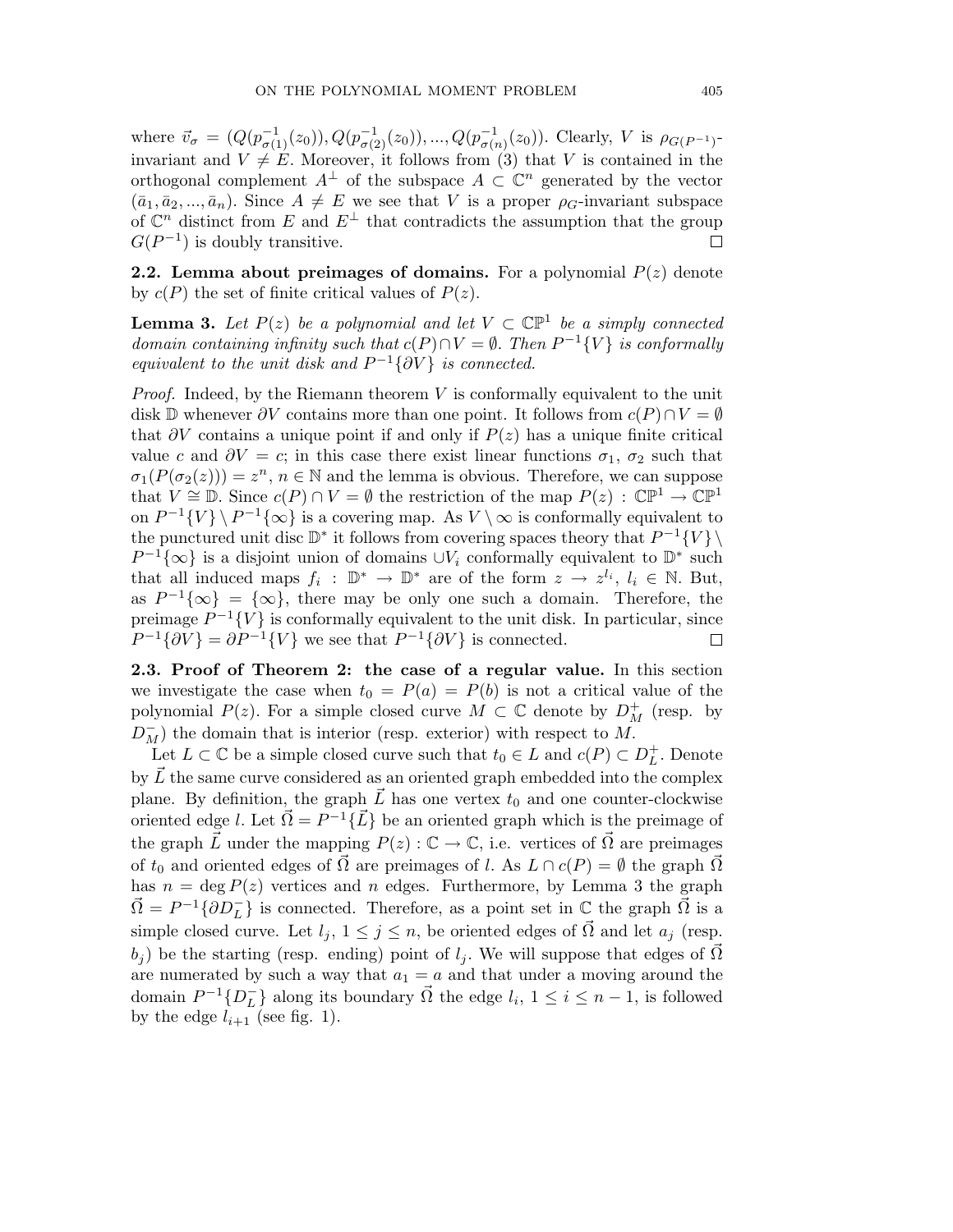

FIGURE 1

Let  $U \subset \mathbb{C}$  be a simply connected domain such that  $U \cap c(P) = \emptyset$  and  $L \setminus \{t_0\} \subset U$ . By the monodromy theorem, in such a domain there exist *n* single-valued branches of  $P^{-1}(t)$ . Denote by  $p_j^{-1}(t)$ ,  $1 \le j \le n$ , the single-valued branch of  $P^{-1}(t)$  defined in *U* by the condition  $p_j^{-1}\{l \setminus t_0\} = l_j \setminus \{a_j, b_j\}$ ; such a numeration of branches of  $P^{-1}(t)$  means that the analytic continuation of the functional element  $\{U, p_j^{-1}(t)\}, 1 \leq j \leq n-1$ , along *L* is the functional element  $\{U, p_{j+1}^{-1}(t)\}$ . Let  $l_k, k < n$ , be the edge of  $\Omega$  such that  $b_k = b$  and let  $\Gamma = \{l_1, l_2, ..., l_k\}$  be the oriented path in the graph  $\Omega$  joining the vertices  $a_1 = a$ to  $b_k = b$ . For  $t \in U$  set  $\varphi(t) = \sum_{j=1}^k Q(p_j^{-1}(t))$ .

Consider an analytic function on  $\mathbb{CP}^1 \setminus L$ 

$$
I(\lambda) = \oint_L \frac{\varphi(t)}{t - \lambda} \mathrm{d}t = \int_\Gamma \frac{Q(z)P'(z)\mathrm{d}z}{P(z) - \lambda}.
$$

More precisely, the integral above defines two analytic functions: one of them *I*<sup>+</sup>( $\lambda$ ) is analytic in  $D<sup>+</sup><sub>L</sub>$  and the other one *I*<sup>−</sup>( $\lambda$ ) is analytic in  $D<sup>-</sup><sub>L</sub>$ . Furthermore, calculating the Taylor expansion of  $I^{-}(\lambda)$  at infinity and using integration by part we see that condition (\*) reduces to the condition that  $I^{-}(\lambda) \equiv 0$  in  $D^{-}_{L}$ . By a well-known result about integrals of the Cauchy type (see e.g. [8]) the last condition implies that  $\varphi(t)$  is the boundary value on *L* of the analytic function  $I^+(\lambda)$  in  $D^+_L$ . It follows from the uniqueness theorem for boundary values of analytic functions that the functional element  $\{U, \varphi(t)\}$  can be analytically continued along any curve  $M \subset D_L^+$ . As  $c(P) \subset D_L^+$  this fact implies that  ${U, \varphi(t)}$  can be analytically continued along any curve  $M \subset \mathbb{C}$ . Therefore, by the monodromy theorem, the element  ${U, \varphi(t)}$  extends to a single-valued analytic function in the whole complex plane. In particular, the analytic continuation of  $\{U, \varphi(t)\}$  along any closed curve coincides with  $\{U, \varphi(t)\}$ . On the other hand, by construction the analytic continuation of  $\{U, \varphi(t)\}\$ along the curve *L* is  $\{U, \varphi_L(t)\}$ , where  $\varphi_L(t) = \sum_{j=2}^{k+1} Q(p_j^{-1}(t))$ . It follows from  $\varphi(t) = \varphi_L(t)$  that  $Q(p_1^{-1}(t)) = Q(p_{k+1}^{-1}(t))$  and by Corollary 1 we conclude that  $P(z)$  and  $Q(z)$ have a common right divisor in the composition algebra.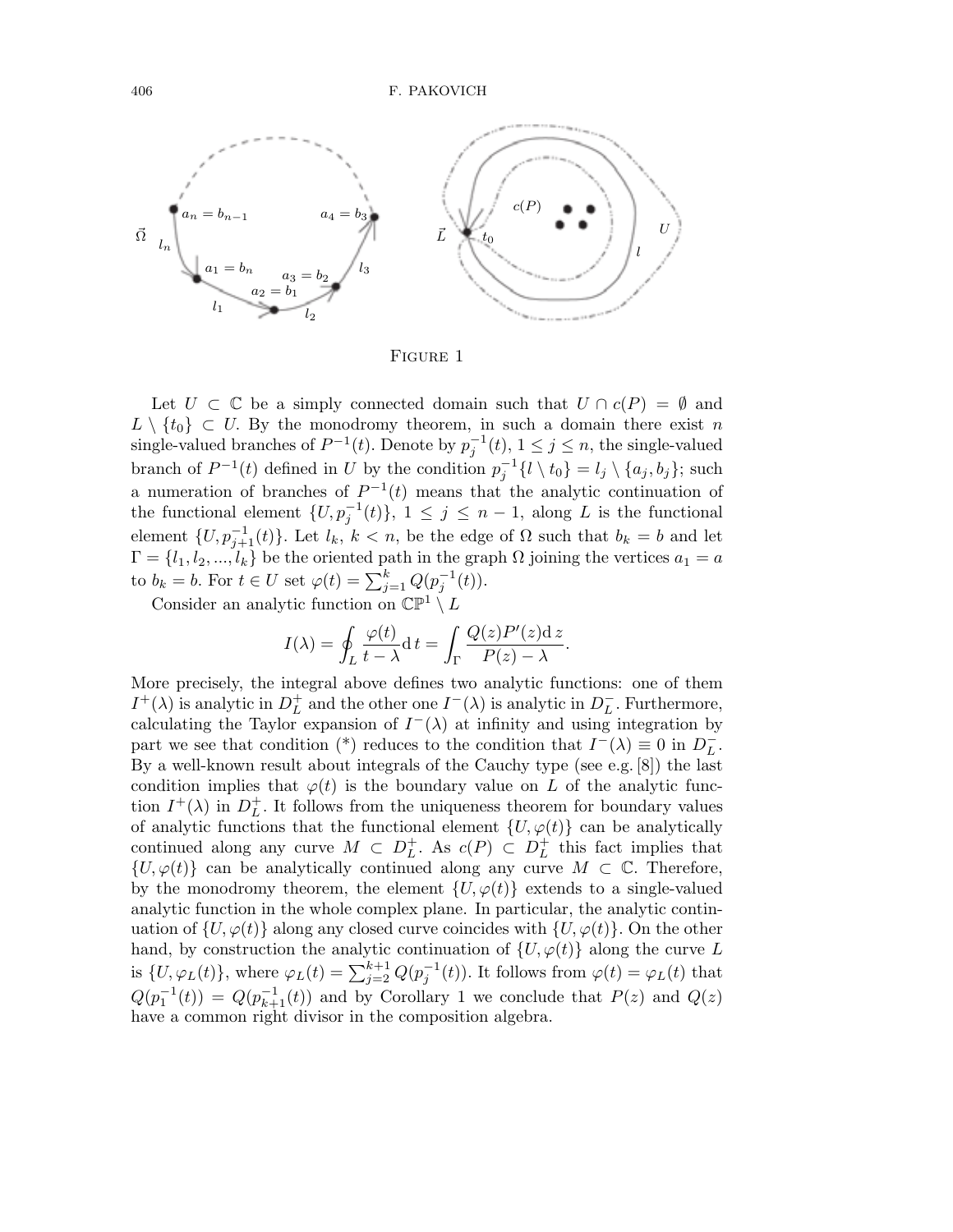As the field  $\mathbb{C}(P,Q)$  is a proper subfield of  $\mathbb{C}(z)$  and  $P(z)$ *,*  $Q(z)$  are polynomials it is easy to prove that  $\mathbb{C}(P,Q) = \mathbb{C}(W)$  for some polynomial  $W(z)$ ,  $\deg W(z) > 1$ . It means that  $P(z) = \tilde{P}(W(z)), Q(z) = \tilde{Q}(W(z))$  for some polynomials  $\hat{P}(z)$ ,  $\hat{Q}(z)$  such that  $\hat{P}(z)$  and  $\hat{Q}(z)$  have no a common right divisor in the composition algebra. Let us show that  $W(a) = W(b)$ . Since  $t_0$  is not a critical value of the polynomial  $P(z) = P(W(z))$  the chain rule implies that  $t_0$ is not a critical value of the polynomial  $P(z)$ . Therefore, if  $W(a) \neq W(b)$  then after the change of variable  $z \to W(z)$  in the same way as above we find that  $P(z) = \overline{P}(U(z)), Q(z) = \overline{Q}(U(z))$  for some polynomials  $\overline{P}(z), \overline{Q}(z), U(z)$  with  $\deg U(z) > 1$  that contradicts the fact that  $P(z)$ ,  $\hat{Q}(z)$  have no a common right divisor in the composition algebra. This completes the proof in the case when  $z_0$  is not a critical value of  $P(z)$ .

**2.4. Proof of Theorem 2: the case of a critical value.** Assume now that  $t_0 = P(a) = P(b)$  is a critical value of  $P(z)$ . In this case let *L* be a simple closed curve such that  $t_0 \in L$  and  $c(P) \setminus t_0 \subset D_L^+$ . Consider again a graph  $\vec{\Omega} = P^{-1}\{\vec{L}\}.$ Since  $P^{-1}\lbrace D_L^-\rbrace$  is still conformally equivalent to the unit disk by Lemma 3, we see that the graph  $\Omega$  topologically is the boundary of a disc although it is not a simple closed curve any more. Let  $l_j$ ,  $1 \leq j \leq n$ , be oriented edges of  $\Omega$ and let  $a_j$  (resp.  $b_j$ ) be the starting (resp. the ending) point of  $l_j$ . Let us fix again such a numeration of edges of  $\overrightarrow{\Omega}$  that  $a_1 = a$  and that under a moving around the domain  $P^{-1}\lbrace D^-_L \rbrace$  along its boundary  $\vec{\Omega}$  the edge  $l_i$ ,  $1 \leq i \leq n-1$ , is followed by the edge  $l_{i+1}$ . As above denote by U a domain in  $\mathbb C$  such that *U* ∩ *c*(*P*) = ∅*, L* \ {*t*<sub>0</sub>} ⊂ *U* and let  $p_j^{-1}(t)$ , 1 ≤ *j* ≤ *n*, be the single-valued branch of  $P^{-1}(t)$  defined in *U* by the condition  $p_j^{-1}\{l \setminus t_0\} = l_j \setminus \{a_j, b_j\}$ . If  $k < n$  is a number such that  $b_k = b$  then for the same reason as above the function  $\varphi(t) = \sum_{j=1}^{k} Q(p_j^{-1}(t))$  extends to an analytic function in  $U \cup D_L^+$  but this fact does not imply now that  $\varphi(t)$  extends to an analytic function in the whole complex plane since  $D<sub>L</sub><sup>+</sup>$  does not contain  $t_0 \in c(P)$ . Nevertheless, if *V* is a simply connected domain such that  $U \subset V$  and  $t_0 \notin V$  then  $\varphi(t)$  still extends to a single-valued analytic function in *V.* In particular, the analytic continuation of  $\{U, \varphi(t)\}$  along any simple closed curve *M* such that  $t_0 \subset D_M^-$  coincides with  $\{U, \varphi(t)\}.$ 

Let  $t_1 \in U$  be a point and let  $M_1$  (resp.  $M_2$ ) be a simple closed curve such that  $t_1 \in M_1$ ,  $M_1 \cap c(P) = \emptyset$  and  $D_{M_1}^+ \cap c(P) = t_0$  (resp.  $t_1 \in M_2$ ,  $M_2 \cap c(P) = \emptyset$  and  $D_{M_2}^+ \cap c(P) = c(P) \setminus t_0$ . Define a permutation  $\rho_1 \in S_n$ (resp.  $\rho_2 \in S_n$ ) by the condition that the functional element  $\{U, p_{\rho_1(j)}^{-1}(t)\}$  (resp.  ${U, p_{\rho_2(j)}^{-1}(t)}$  is the result of the analytic continuation of the functional element  $\{U, p_j^{-1}(t)\}, 1 \le j \le n$ , from  $t_1$  along the curve  $M_1$  (resp.  $M_2$ ). Having in mind the identification of the set of elements  $\{U, p_j^{-1}(t)\}, 1 \le j \le n$ , with the set of oriented edges of the graph  $\vec{\Omega}$  the permutations  $\rho_1, \rho_2$  can be described as follows:  $\rho_1$  cyclically permutes the edges of  $\Omega$  around the vertices from which they go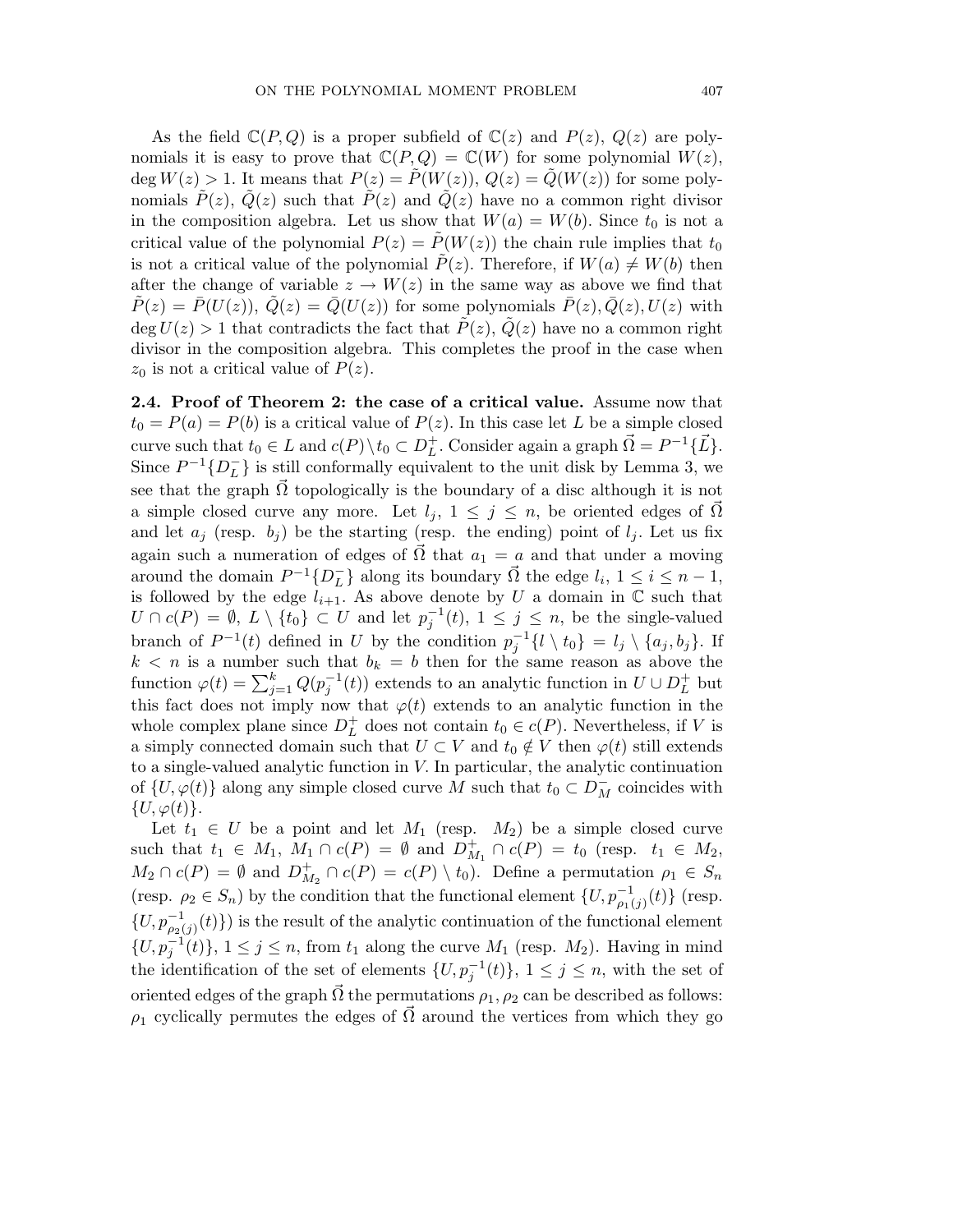

 $\rho_1 = (28)(467), \quad \rho_2 = (18)(237)(45)$ 

FIGURE 2

while cycles  $(j_1, j_2, ..., j_k)$  of  $\rho_2$  correspond to simple cycles  $(l_{j_1}, l_{j_2}, ..., l_{j_k})$  of the graph  $\overrightarrow{\Omega}$  and  $\rho_1 \rho_2 = (12...n)$  (see fig. 2).

To unload notation denote temporarily the element  $\{U, Q(p_i^{-1}(t))\}, 1 \le i \le n$ , by  $s_i$ . Since  $t_0 \subset D_{M_2}^-$  we have:

(4) 
$$
0 = \sum_{j=1}^{k} s_{\rho_2(j)} - \sum_{j=1}^{k} s_j = s_{\rho_2(k)} + \sum_{j=1}^{k-1} \left[ s_{\rho_2(j)} - s_{j+1} \right] - s_1.
$$

Using  $\rho_1 \rho_2 = (12...n)$  we can rewrite (4) as

$$
s_{\rho_1^{-1}(k+1)} - s_1 + \sum_{j=1}^{k-1} \left[ s_{\rho_2(j)} - s_{\rho_1 \rho_2(j)} \right] = 0.
$$

Therefore, by the analytic continuation

(5) 
$$
s_{\rho_1^{f-1}(k+1)} - s_{\rho_1^f(1)} + \sum_{j=1}^{k-1} \left[ s_{\rho_1^f \rho_2(j)} - s_{\rho_1^{f+1} \rho_2(j)} \right] = 0
$$

for  $f \geq 0$ . Summing equalities (5) from  $f = 1$  to  $f = o(\rho_1)$ , where  $o(\rho_1)$  is the order of the permutation  $\rho_1$ , changing the order of summing, and observing that

$$
\sum_{f=0}^{o(\rho_1)-1} \left[ s_{\rho_1^f \rho_2(j)} - s_{\rho_1^{f+1} \rho_2(j)} \right] = s_{\rho_2(j)} - s_{\rho_1^{o(\rho_1)} \rho_2(j)} = 0
$$

we conclude that

(6) 
$$
\sum_{s=0}^{o(\rho_1)-1} Q(p_{\rho_1^s(k+1)}^{-1}(t)) = \sum_{s=0}^{o(\rho_1)-1} Q(p_{\rho_1^s(1)}^{-1}(t))
$$

in *U*. Note that if  $a, b$  are regular points of  $P(z)$  then  $\rho_1(1) = 1$ ,  $\rho_1(k+1) = k+1$ and (6) reduces to the equality  $Q(p_{k+1}^{-1}(t)) = Q(p_1^{-1}(t)).$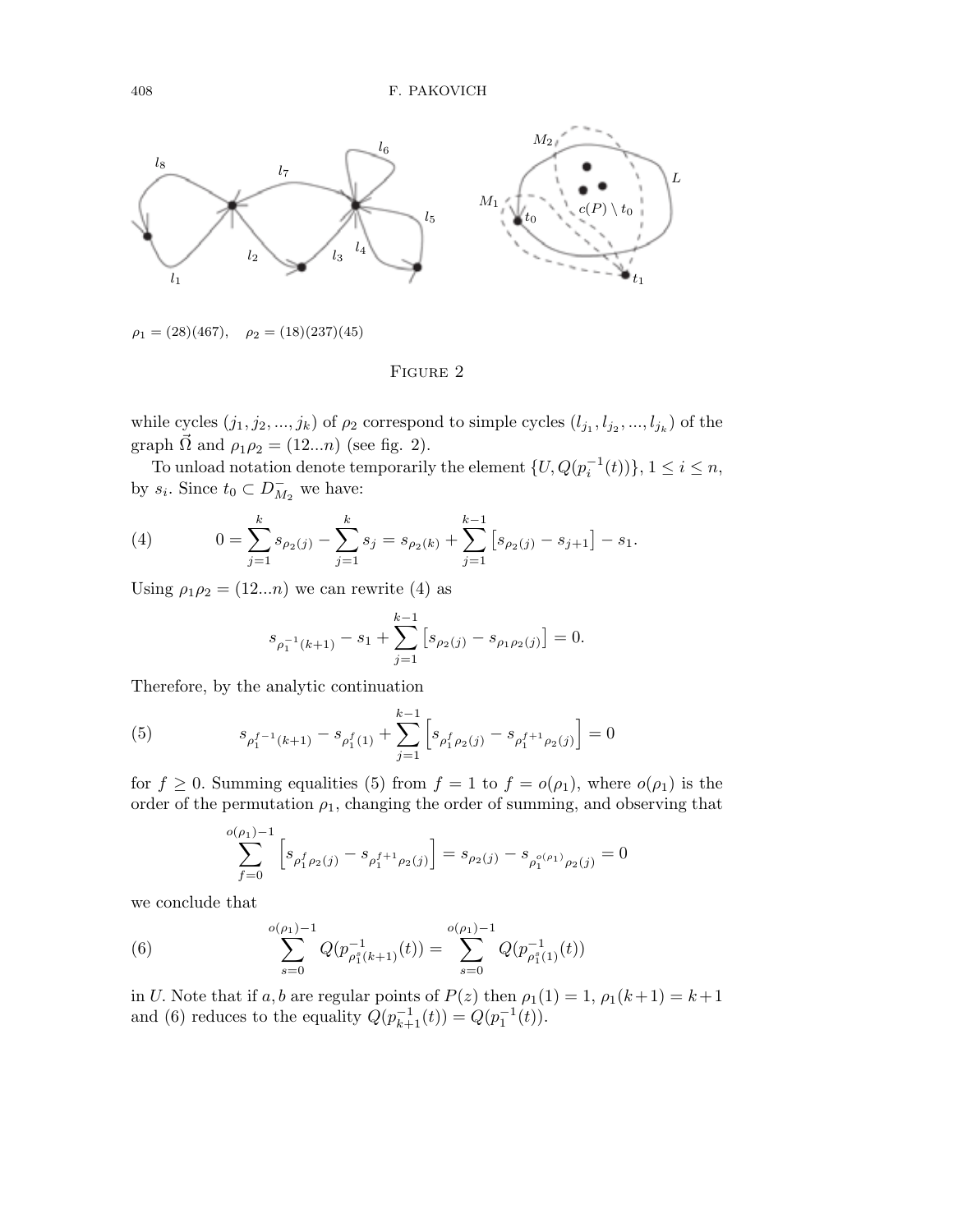Since (6) holds for any polynomial  $Q(z)$  such that  $q(z) = Q'(z)$  satisfies (\*), substituting in (6)  $Q^j(z)$ ,  $2 \leq j \leq d_a + d_b - 1$ , instead of  $Q(z)$  we see that

(7) 
$$
\sum_{s=0}^{o(\rho_1)-1} Q^j(p_{\rho_1^s(k+1)}^{-1}(t)) = \sum_{s=0}^{o(\rho_1)-1} Q^j(p_{\rho_1^s(1)}^{-1}(t))
$$

for all  $j, 1 \leq j \leq d_b + d_b - 1$ . Consider a Vandermonde determinant  $D =$  $|| d_{j,i} ||$ , where  $d_{j,i} = Q^j(p_i^{-1}(t)), 0 \leq j \leq d_a + d_b - 1$  and *i* ranges the set of different indices from the cycles of  $\rho_1$  containing 1 and  $k + 1$ . Since (7) implies that  $D = 0$  we conclude again that  $Q(p_i^{-1}(t)) = Q(p_j^{-1}(t))$  for some  $i \neq j$ ,  $1 \leq i, j \leq n$ . Therefore,  $P(z)$  and  $Q(z)$  have a common right divisor in the composition algebra and we can finish the proof by the same argument as in section 2.3 taking into account that the multiplicity of a point  $c \in \mathbb{C}$  with respect to  $P(z) = P(W(z))$  is greater or equal than the multiplicity of the point *W*(*c*) with respect to  $\tilde{P}(z)$ . П

**2.5. Proof of Theorem 1.** Suppose at first that  $n = \deg P(z)$  is a prime number. In this case the degree of the algebraic function  $Q(P^{-1}(t))$  equals either *n* or 1 since  $d(Q(P^{-1}(t)))$  divides deg  $P(z)$ . If  $d(Q(p^{-1}(t))) = n$  then Puiseux expansions at infinity

(8) 
$$
Q(p_i^{-1}(t)) = \sum_{k \le k_0} a_k \varepsilon^{ik} t^{\frac{k}{n}},
$$

 $1 \leq i \leq n, a_k \in \mathbb{C}, \varepsilon = exp(2\pi i/n),$  contain a coefficient  $a_k \neq 0$  such that k is not a multiple of *n.* Substituting (8) in the equality obtained by the analytic continuation of  $(6)$  along a curve going to the domain where series  $(8)$  converge, we conclude that  $\varepsilon^k$  is a root of a polynomial with integer coefficients distinct from the *n*-th cyclotomic polynomial  $\Phi_n(z) = 1 + z + ... + z^{n-1}$ . Since  $\varepsilon^k$  is a primitive *n*-th root of unity it is a contradiction. Therefore,  $d(Q(p^{-1}(t))) = 1$ and  $Q(z) = Q(P(z))$  for some polynomial  $Q(z)$ .

Suppose now that *n* is composite. Since  $P(z)$  is indecomposable the group  $G(P^{-1})$  is primitive by the Ritt theorem [11]. By the Schur theorem (see e.g. [15], Th. 25.3) a primitive permutation group of composite degree *n* which contains an *n*-cycle is doubly transitive. Therefore, by Lemma 2 equality  $(6)$ implies that  $Q(z) = Q(P(z))$  for some polynomial  $\tilde{Q}(z)$ .  $\Box$ 

## **Acknowledgements**

I am grateful to Y. Yomdin for drawing my attention to the polynomial moment problem and for stimulating discussions.

### **References**

- [1] M. Briskin, J.-P. Francoise, Y. Yomdin, *Une approche au probleme du centre-foyer de Poincar´e,* C. R. Acad. Sci., Paris, S´er. I Math. **326** (1998), 1295–1298.
- [2] , *Center conditions,compositions of polynomials and moments on algebraic curves*, Ergodic Theory Dyn. Syst. **19** (1999), 1201–1220.